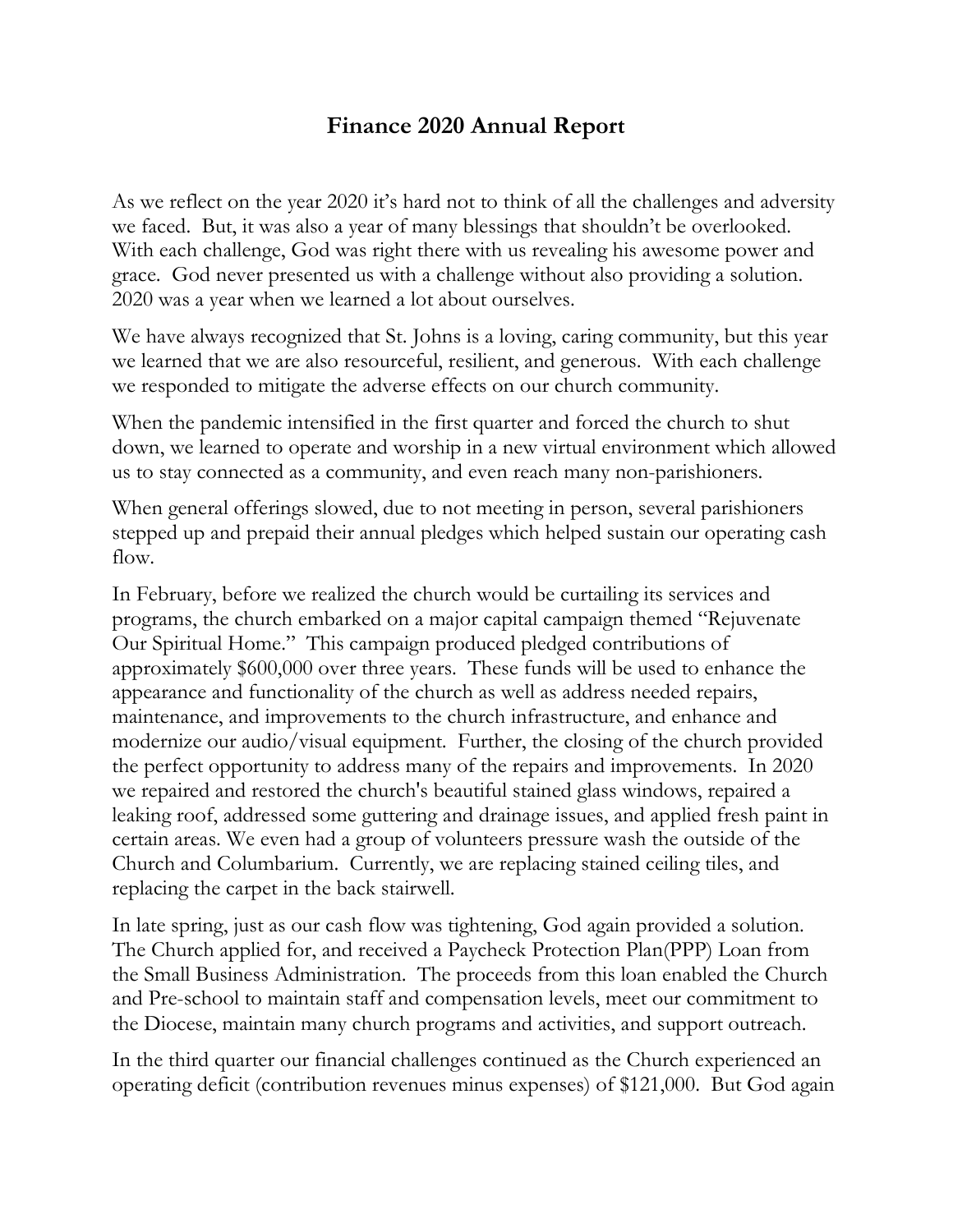revealed his unwavering grace. As the Church entered the Advent season, giving increased significantly and allowed us to finish the year strong. I'm happy to report that the Church exceeded its operating budget for the year. Further, in late December we received notice from the Small Business Administration that our PPP Loan was forgiven, thus leaving the Church with sufficient cash to pay off its debts and avoid future interest charges, and budget increased outreach spending in 2021.

What we accomplished in 2020 in the face of a pandemic is truly remarkable.

**Thanks be to God!** 

## **St. John's Episcopal Church 2020 Financial Results**

|                                    |                |                | <b>Variance to</b> | $%$ of        |
|------------------------------------|----------------|----------------|--------------------|---------------|
|                                    | <b>Actual</b>  | <b>Budget</b>  | <b>Budget</b>      | <b>Budget</b> |
| Revenue:                           |                |                |                    |               |
| Pledged Revenue                    | \$1,318,251.23 | \$1,348,210.00 | \$(29,958.77)      | 97.8%         |
| Non-Pledged Revenue                | 88,858.22      | 183,700.00     | (94, 841.78)       | 48.4%         |
| <b>Total Revenue</b>               | \$1,407,109.45 | \$1,531,910.00 | \$(124,800.55)     | 91.9%         |
|                                    |                |                |                    |               |
| <b>Expenses:</b>                   |                |                |                    |               |
| <b>Buildings and Grounds</b>       | 160,046.14     | 186,382.00     | 26,335.86          | 85.9%         |
| Compensation                       | 959,415.20     | 988,409.00     | 28,993.80          | 97.1%         |
| <b>Education Expense - Staff</b>   | 769.02         | 6,650.00       | 5,880.98           | 11.6%         |
| <b>Travel Expense</b>              | 667.11         | 4,100.00       | 3,432.89           | 16.3%         |
| <b>Other Staff Expenses</b>        | 9,073.37       | 14,750.00      | 5,676.63           | 61.5%         |
| Office Support                     | 38,395.24      | 46,300.00      | 7,904.76           | 82.9%         |
| Parrish Support                    | 39,671.75      | 59,968.00      | 20,296.25          | 66.2%         |
| Worship                            | 7,000.59       | 17,400.00      | 10,399.41          | 40.2%         |
| <b>Education Expense - Members</b> | 4,062.35       | 28,000.00      | 23,937.65          | 14.5%         |
| <b>Activities</b>                  | 12,698.54      | 25,950.00      | 13,251.46          | 48.9%         |